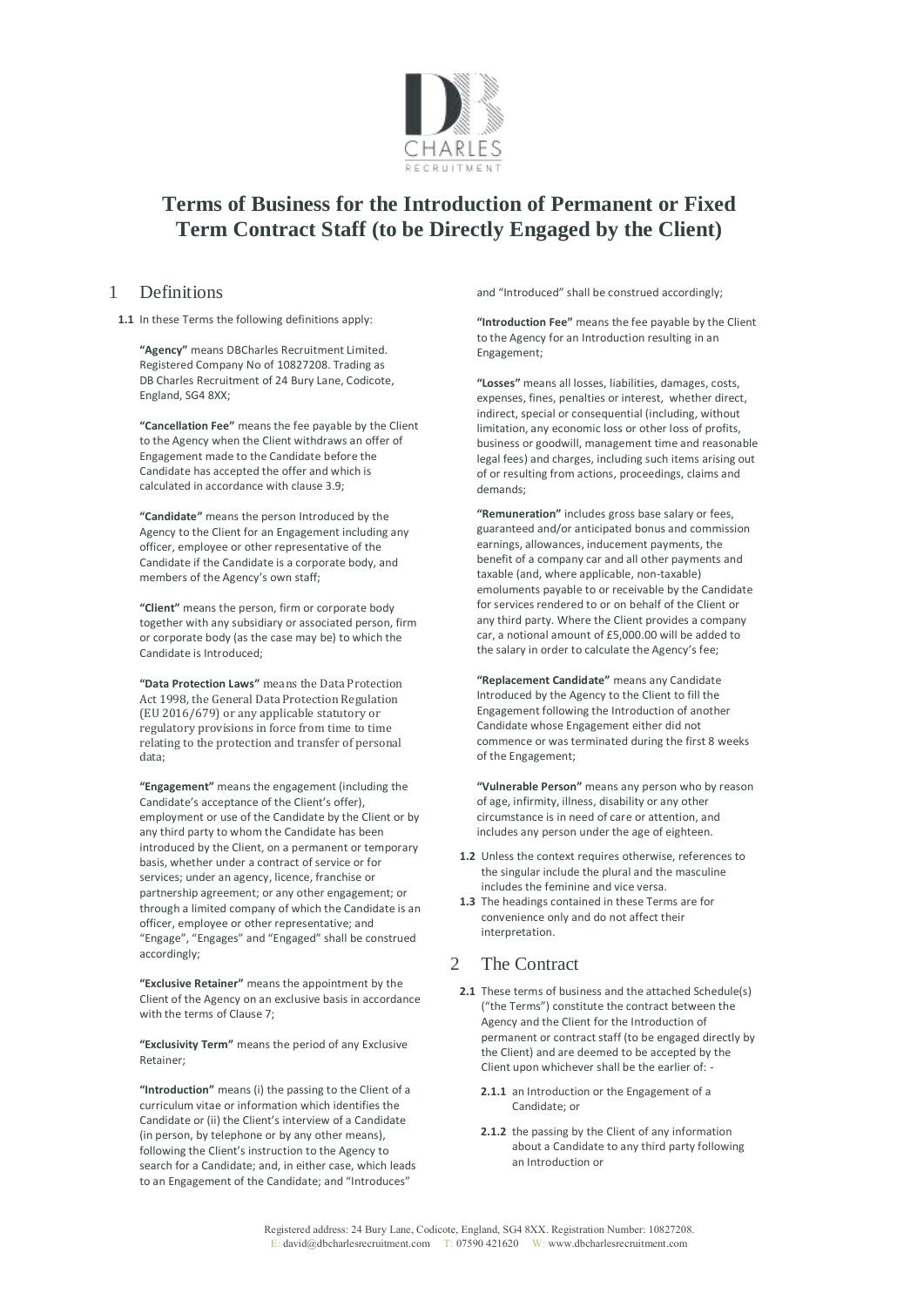- **2.1.3** the arrangement of an interview, or the interview of any Candidate introduced by the Agency whether effected by the Agency directly or by the Client
- **2.1.4** the provision of a curriculum vitae or any information sufficient to identify the Candidate following a request by a Client; or
- **2.1.5** where the Agency is retained by the Client for an Exclusive Retainer the acceptance by the Agency and Client of the terms of the Exclusive Retainer.
- **2.2** These Terms contain the entire agreement between the parties and unless otherwise agreed in writing by a director of the Agency, these Terms prevail over any other terms of business or purchase conditions (or similar) put forward by the Client.
- **2.3** No variation or alteration to these Terms shall be valid unless the details of such variation are agreed between a director of the Agency and the Client and are set out in writing and a copy of the varied terms is given to the Client stating the date on or after which such varied terms shall apply.
- **2.4** The Agency acts as an employment agency (as defined in Section 13(2) of the Employment Agencies Act 1973) when Introducing Candidates to the Client for direct Engagement by that Client.
- **2.5** The Introduction Fee will be charged whether or not the Client knew of the Candidate previously, therefore, the Client agrees to immediately notify the Agency, in writing, of any Candidates that it wishes to be excluded from any recruitment process.

#### 3 Notification and Fees

- **3.1** The Client agrees to:
	- **3.1.1** notify the Agency immediately of the terms of any offer of an Engagement which it makes to the Candidate;
	- **3.1.2** notify the Agency immediately that its offer of an Engagement to the Candidate has been accepted and to provide details to the Agency of the Remuneration agreed with the Candidate together with any documentary evidence as requested by the Agency; and
	- **3.1.3** pay the Introduction Fee, to be calculated in accordance with the provisions of this clause 3, by the due date for payment in clause 3.3
	- **3.1.4** pay all other monies due from the Client to the Agency under these Terms shall be paid by the Client within 14 days of the date of the Agency's invoice
- **3.2** The Introduction Fee, calculated in accordance with clause 3.4 below, is payable if the Client Engages the Candidate within the period of 6 calendar months from the date of (a) the Introduction, (b) the Client's withdrawal of an offer of Engagement or (c) the Candidate's rejection of an offer of an Engagement, (whichever is the later).
- **3.3** The Introduction Fee shall be payable within 14 days of the date of the Agency invoice which shall be rendered once the Candidate commences the Engagement.
- **3.4** The Introduction Fee is the amount equal to 20% of the Remuneration applicable during the first 12 months of the Engagement.
- **3.5** Where the actual Remuneration is not known, the Agency will charge an Introduction Fee calculated in accordance with clause 3.4 based on its determination of the Remuneration taking into account the market rate level of remuneration applicable for the position in which the Candidate has been Engaged and with regard to any information supplied to the Agency by the Client and/or comparable positions in the market generally.
- **3.6** Where prior to the commencement of the Engagement the Agency and the Client agree that the Engagement will be on the basis of a fixed term of less than 12 months, the Introduction Fee will apply prorata. If the Client (a) extends the Engagement beyond the initial fixed term or (b) re-Engages the Candidate within 6 calendar months from the date of termination of the agreed period of the fixed term Engagement, then the Client shall be liable to pay a further Introduction Fee based on the additional Remuneration applicable for (a) the extended period of Engagement or (b) the period of the second and any subsequent Engagement, subject to the Client not being liable to pay a greater sum in Introduction Fees than the Client would have been liable for under clause 3.4 had the Candidate first been Engaged for 12 months or more.
- **3.7** Any Candidate introduced by a third party or by direct application relating to the engagement may not be accepted by the Client and must be notified to the Agency. In the event that such Candidate is engaged by the Client, the full fee, calculated on the hired Candidate's gross first year remuneration, as calculated in clause 3.4 shall be payable to the Agency irrespective of how the Candidate was sourced originally.
- **3.8** If the Agency provides an Advertising Service to the Client as set out with the accompanying Advertising Services Costs information in the schedule attached to these terms, such costs shall be paid by the Client within 14 days of the invoice date.
	- **3.8.1** any Advertising Services Costs shall be agreed verbally and in writing between a director of the Agency and the Client, with a copy of the terms provided to both parties stating the date on or after which such terms shall apply.
	- **3.8.2** any Advertising Services Costs are nonrefundable.
- **3.9** If the Agency provides a Consultancy Service to the Client as set out with the accompanying Consultancy Services Costs information in the schedule attached to these terms, such costs shall be paid by the Client within 14 days of invoice date.
	- **3.9.1** any Consultancy Services Costs shall be agreed verbally and in writing between a director of the Agency and the Client, with a copy of the terms provided to both parties stating the date on or after which such terms shall apply.
	- **3.9.2** any Consultancy Services Costs are nonrefundable.
- **3.10** The Client's obligations under this clause 3 shall be performed without any right of the Client to invoke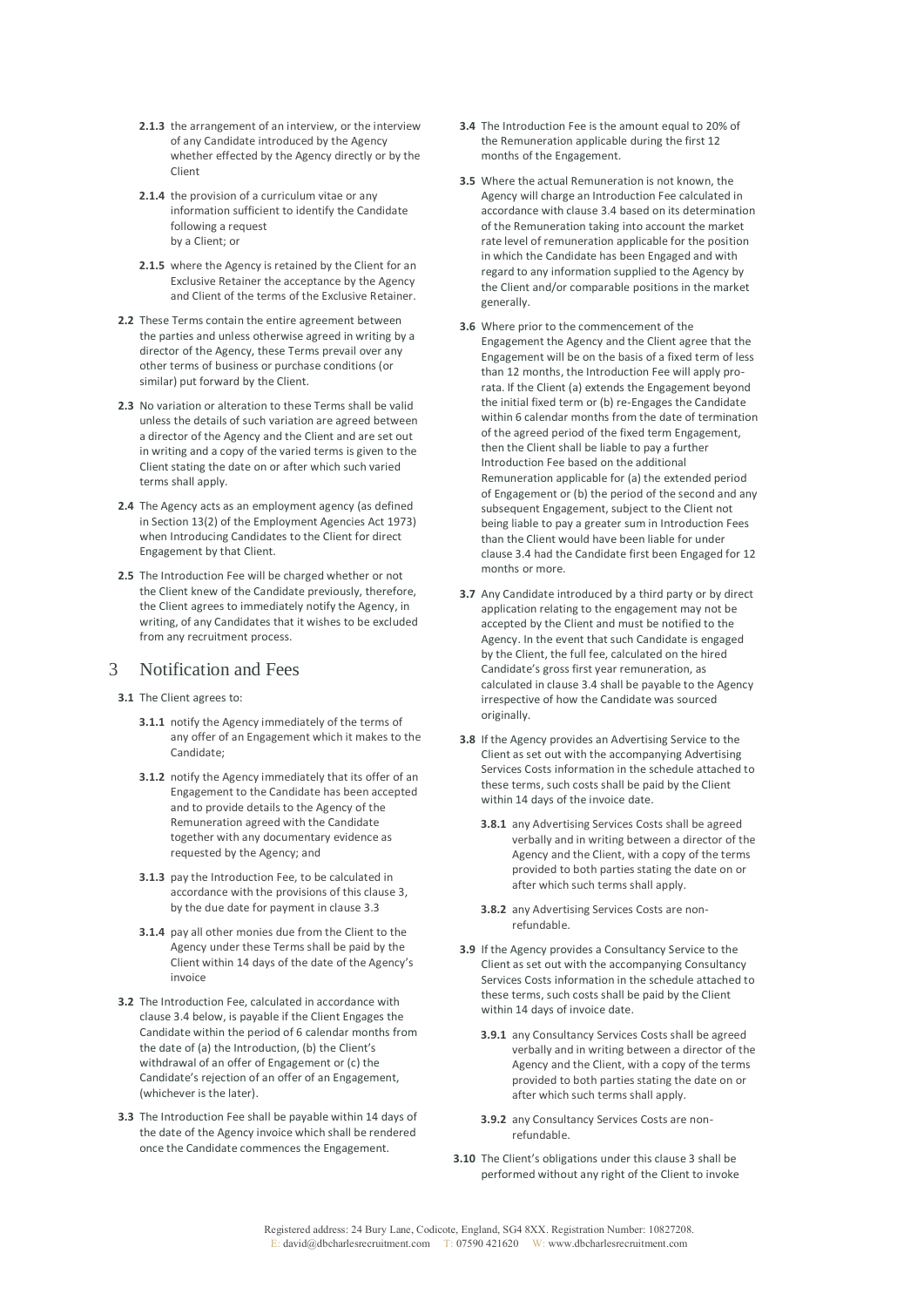set-off, deductions, withholdings or other similar rights.

- **3.11** VAT is charged at the standard rate on all fees.
- **3.12** The Agency reserves the right to charge interest under the Late Payment of Commercial Debts (Interest) Act 1998 on invoiced amounts unpaid by the due date at the rate of 8% per annum above the base rate from time to time of the Bank of England from the due date until the date of payment.
- **3.13** If, after an offer of Engagement has been made to the Candidate, the Client decides for any reason to withdraw it prior to the Candidate commencing the Engagement, the Client shall be liable to pay the Agency a Cancellation Fee of 10% of the stated Gross Remuneration, plus all the agreed Advertising Services costs, Consultancy Services costs, travel expenses or any other stipulated and agreed costs.
- **3.14** In the event that any Agency staff with whom the Client has had personal dealings accepts an Engagement with the Client while employed by the Agency or within 3 months of leaving the Agency, the Client shall be liable to pay the Agency a fee equivalent to the Introduction Fee calculated in accordance with clause 3.4. For the avoidance of doubt, the Client shall not be entitled to a refund for any fee due under this clause 3.12 in any circumstances.

#### 4 Refunds

- **4.1** If, after an offer has been made and accepted, the Engagement (a) does not commence because the Candidate withdraws their acceptance; or (b) once it has commenced, is terminated by either the Candidate or the Client (except in circumstances where the Candidate is made redundant, terminated through constructive or unlawful dismissal, corporate restructure, change of management / job specification or job details, pregnancy, illness or injury) before the expiry of 8 weeks from the date of commencement of the Engagement; then subject to the terms of clause 4.2 the Agency will offer an initial Free Replacement Candidate or following this if required a refund of the Introduction Fee in accordance with the accompanying Scale of Refunds Schedule attached to these Terms.
- **4.2** In order to qualify for the Free Replacement Candidate or following this a Refund as set out in clause 4.1:
	- **4.2.1** the Client must comply with the provisions of clause 3.1 and must notify the Agency in writing of the termination of the Engagement or the non-commencement of the Engagement within 7 days of its termination or noncommencement; and
	- **4.2.2** all monies due from the Client have been paid in accordance with these Terms; and
	- **4.2.3** the Client agrees to engage the Agency exclusively and does not resort to the use of other agencies and does not delay the interview process; then the Agency will seek to find one suitable Replacement Candidate based on the original specification given for the position the Client is seeking to fill, at no extra cost to the Client except for agreed additional Advertising Services costs, Consultancy Services costs, travel costs or any other stipulated and agreed costs; and
- **4.2.4** if no suitable Free Replacement Candidate can be found the Client will then be eligible for a refund of the Introduction Fee, in the same proportions as the period not worked bears to 8 weeks (calculations will be done to the nearest week); and
- **4.2.5** if the Client increased the Gross Remuneration, then additional Fees will be payable as subject to the rest of clause 3; and
- **4.2.6** on Exclusive Retainers the refund will only be applicable against the Completion Fee; and
- **4.2.7** no refund or replacement shall apply to any subsequent Free Replacement Candidate.
- **4.3** For the purposes of this clause 4 the date of termination of the Engagement shall be the date on which the Candidate ceases working or would have ceased working for the Client, but for any period of garden leave or payment in lieu of notice, whichever is the later.
- **4.4** In circumstances where clause 3.6 applies, the full Introduction Fee is payable and there shall be no entitlement to a refund.
- **4.5** If subsequent to the Client receiving a refund the Candidate is re-Engaged within a period of 6 calendar months from the date of termination, then the refund shall be repaid to the Agency. The Client shall not be entitled to any further refunds in relation to the re-Engagement of this Candidate.

### 5 Introductions to Third Parties

Introductions of Candidates are confidential. If a Client discloses a Candidate's details to a third party, that will be deemed to be a "Third Party Introduction". If that Third Party Introduction results in an Engagement of the Candidate by the third party within 6 months of the Agency's Introduction of the Candidate to the Client, then the Client will be liable to the Agency for payment of an Introduction Fee calculated in accordance with clause 3.4. Neither the Client nor the third party shall be entitled to a refund of the Introduction Fee under clause 4 in any circumstances.

### 6 Suitability Checks

- **6.1** The Agency endeavours to ensure the suitability of Candidates Introduced to the Client to work in the position which the Client seeks to fill by taking reasonably practicable steps to:
	- **6.1.1** ensure that it would not be detrimental to the interests of either the Client or the Candidate;
	- **6.1.2** ensure that both the Client and Candidate are aware of any requirements imposed by law or by any professional body;
	- **6.1.3** confirm that the Candidate is willing to work in the position;
	- **6.1.4** obtain confirmation of the Candidate's identity; and that the Candidate has the experience, training, qualifications and any authorisation which the Client considers necessary or which may be required by law or by any professional body.
- **6.2** Notwithstanding clause 6.1 the Client shall be obliged to satisfy itself as to the suitability of the Candidate for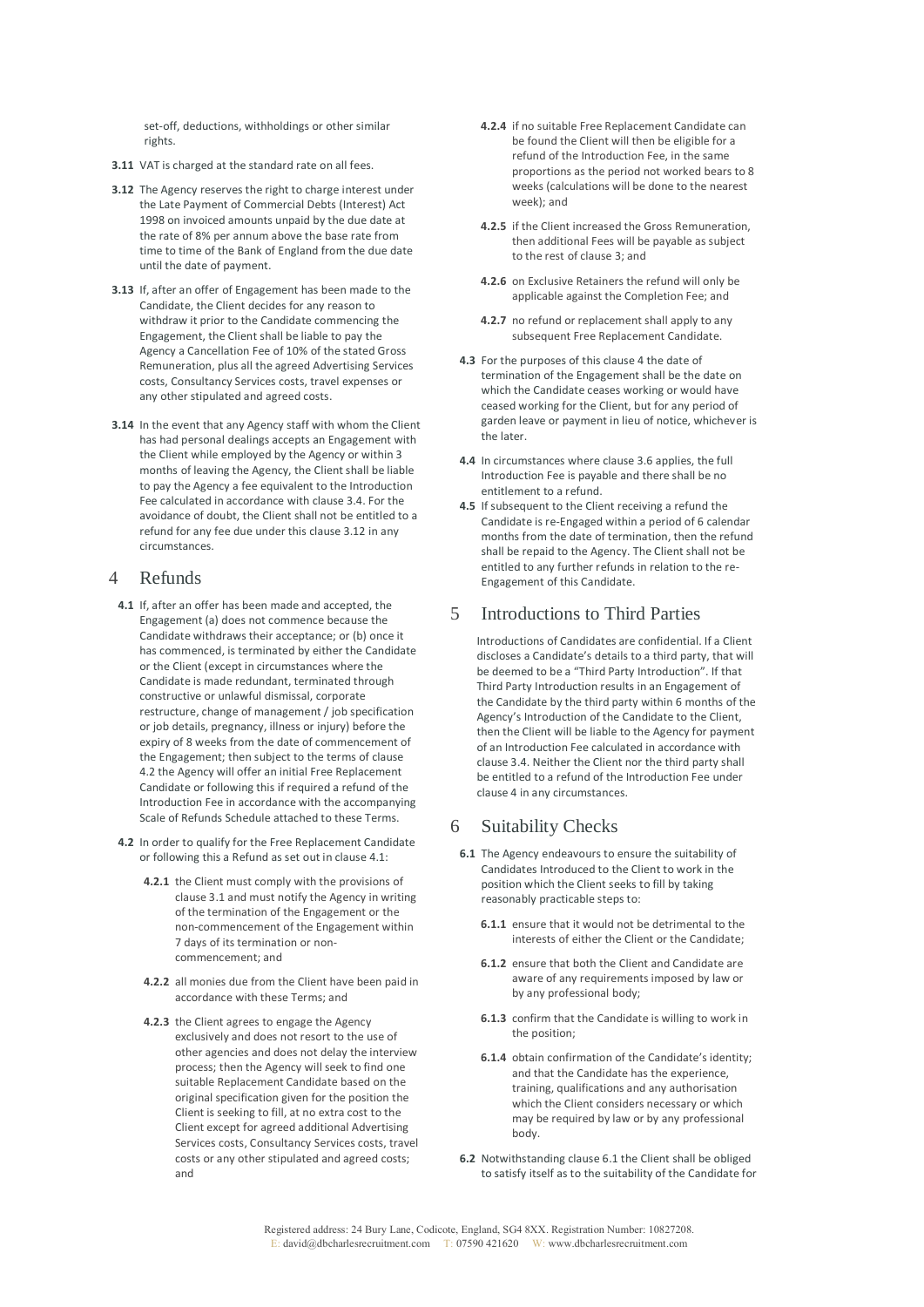the position they are seeking to fill. The Client is responsible for:

- **6.2.1** taking up any references provided by the Candidate before Engaging the Candidate;
- **6.2.2** checking the Candidate's right to work and obtaining permission to work as may be required by the law of the country in which the Candidate is Engaged to work;
- **6.2.3** the arrangement of medical examinations and/or investigations into the medical history of any Candidate; and
- **6.2.4** satisfying any medical and other requirements, qualifications or permission required for the Candidate to work in the Engagement.
- **6.3** To enable the Agency to comply with its obligations under clause 6.1 above, the Client undertakes to provide to the Agency details of the position which the Client seeks to fill, including the following:
	- **6.3.1** the type of work that the Candidate would be required to do;
	- **6.3.2** the location and hours of work;
	- **6.3.3** the experience, training, qualifications and any authorisation which the Client considers necessary or which are required by law or any professional body for the Candidate to possess in order to work in the position;
	- **6.3.4** any risks to health or safety known to the Client and what steps the Client has taken to prevent or control such risks;
	- **6.3.5** the date the Client requires the Candidate to commence the Engagement;
	- **6.3.6** the duration or likely duration of the Engagement;
	- **6.3.7** the minimum rate of Remuneration, expenses and any other benefits that would be offered;
	- **6.3.8** the intervals of payment of Remuneration; and
	- **6.3.9** the length of notice that the Candidate would be entitled to give and receive to terminate their employment with the Client.
- **6.4** Where the Candidate is Introduced for a position which involves working with, caring for or attending a Vulnerable Person the Agency shall, in addition to the obligations in clause 6.1, take reasonably practicable steps to:
	- **6.4.1** obtain confirmation of the Candidate's identity;
	- **6.4.2** obtain confirmation that the Candidate has the experience, training, qualifications and any authorisation which the Client considers necessary or which may be required by law or by any professional body; and
	- **6.4.3** obtain and offer to provide copies to the Client of two references from persons who are not relatives of the Candidate and who have agreed that the references they provide may be disclosed to the Client; and any relevant qualifications or authorisations of the Candidate. If the Agency has taken all reasonably practicable steps to obtain such information and has been unable to do so fully it shall inform the

Client of the steps it has taken to obtain this information in any event.

#### 7 Exclusive Retainers

The provisions of this clause 7 shall, in addition to the other conditions of these Terms, (so far as applicable), apply in the case of any Exclusive Retainer.

- **7.1** The Agency agrees to Introduce Candidates to the Client for Engagement directly by the Client for the duration of the Exclusivity Term.
- **7.2** The Client agrees that during the Exclusivity Term it will exclusively use the services of the Agency for the Introduction of permanent or contract staff. The Client will not use the services of any other employment agency, directly or indirectly, other than the Agency save in circumstances where the Agency has searched for Candidates but is unable to Introduce Suitable Candidates for Engagement, or in the circumstances set out in clause 7.3.
- **7.3** Nothing in these Terms shall preclude the Client from
	- **7.3.1** responding to unsolicited approaches from third party agencies by referring that agency to the Agency to serve as a sub-contractor or consultant for the Agency;
	- **7.3.2** responding to unsolicited approaches from work-seekers directly;
	- **7.3.3** directly approaching work-seekers using its own resources.
- **7.4** Subject to the provisions for earlier termination set out in clause 7.5 below, the Exclusivity Term shall commence on the date of the Agency's acceptance of the Exclusive Retainer and continue until terminated by either party giving the other 3 months' written notice.
- **7.5** Either party may immediately terminate the Exclusivity Term by notice to the other if the other:
	- **7.5.1** commits a breach of these Terms which in the case of a breach capable of remedy shall not have been remedied within 14 days of the receipt by the other of a notice from the innocent party identifying the breach and requiring its remedy;
	- **7.5.2** is unable to pay its debts or enters into compulsory or voluntary liquidation (other than for the purpose of effecting a reconstruction or amalgamation in such manner that the party resulting from such reconstruction or amalgamation if a different legal entity shall agree to have the contract assigned to it and to take on all liabilities and obligations thereunder whether actual or contingent).
- **7.6** For the avoidance of doubt in the event that the Exclusivity Term is terminated by either party, the Client remains obligated to pay any fees (including any of the following: Introduction Fee / the applicable 3 stages of the Exclusive Retainer / Advertising Services costs / Consultancy Services costs / Travel Expenses or any other stipulated and agreed costs) owed to the Agency in accordance with the Terms, irrespective of whether these fees relate to an Introduction made before or after the Exclusivity Term is terminated.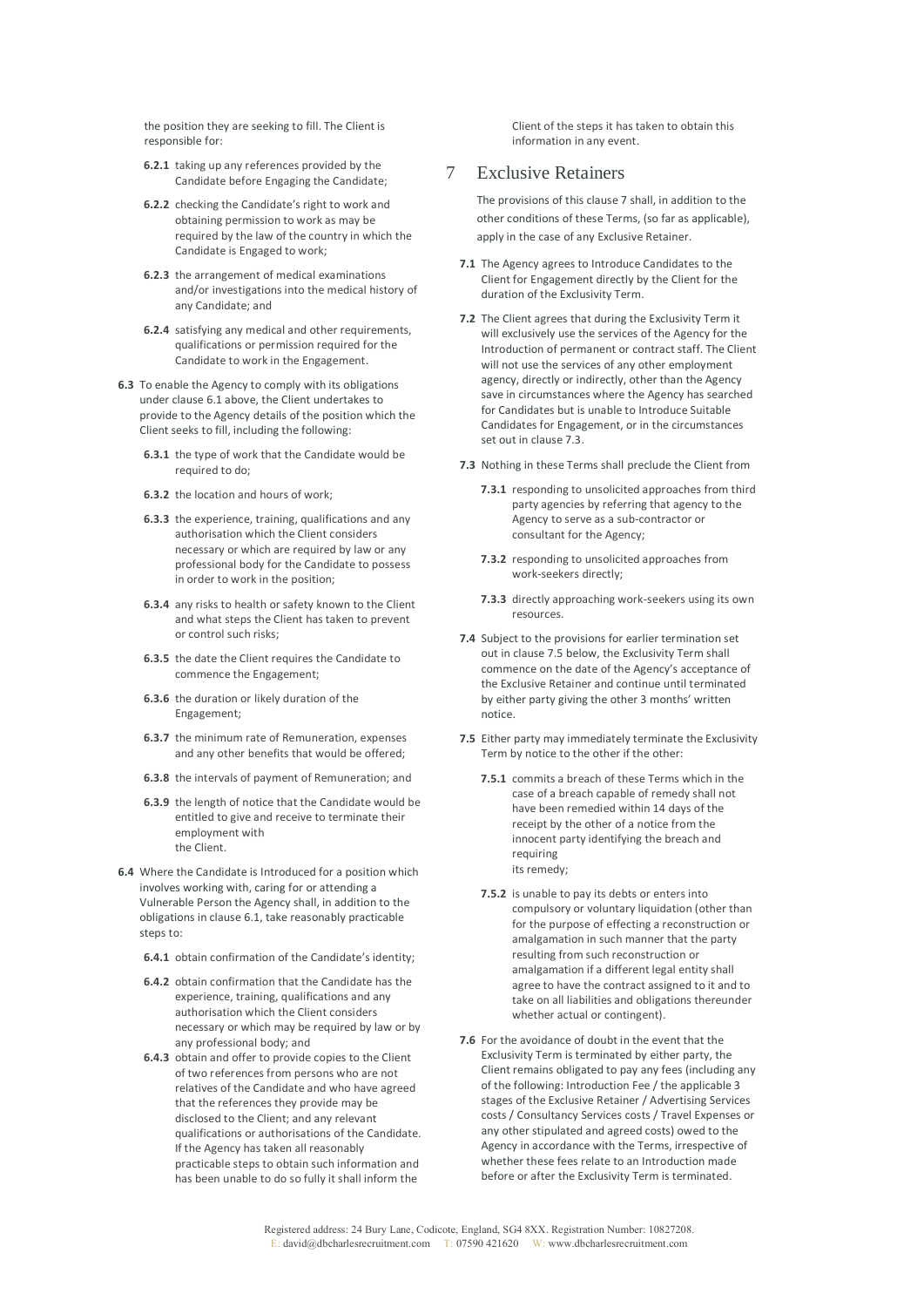- **7.7** On an Exclusive Retainer, fees will be payable by the Client to the Agency in 3 stages, as follows (unless agreed otherwise in accordance with clause 2.3):
	- **7.7.1** a Commencement Fee is payable immediately upon the Agency being directed by the Client to begin the Exclusive Retainer Candidate search and is non-refundable;
	- **7.7.2** a Shortlist Fee is non-refundable and payable upon presentation to the Client of a minimum of 3 Candidates who, in reasonable opinion of the Agency, meet the specification agreed;
	- **7.7.3** a Completion Fee which will incorporate the Total Fee based on the actual Gross Remuneration of the Candidate minus the Commencement Fee & Shortlist Fee (if levied). This will be in accordance with the accompanying Scale of Exclusive Retainer Schedule attached to these terms. This fee is payable on the day the Candidate enters into a binding contract of employment and it shall be subject to the same conditions as set out in accordance with clause 3 ("Notification and Fees")
	- **7.7.4** if an Exclusive Retainer is cancelled or deemed by the Agency to have been inactive beyond a period of 8 weeks, then in addition to the Commencement Fee and Shortlist Fee (if submitted), the Client shall pay a Cancellation Fee of 10% of the stated Gross Remuneration, plus all the agreed Advertising Services costs, Consultancy Services costs, travel expenses or any other stipulated and agreed costs between the Agency and Client.
	- **7.7.5** if the Client instructs the Agency to carry out an Exclusive Retainer Advertising Service on their behalf, the cost of all media advertising, artwork and production shall be borne by the Client. Said cost will be charged to the Client as incurred and such costs shall be paid by the Client within 14 days of the invoice date.
	- **7.7.6** should the Engagement of the successful Candidate resulting from the Exclusive Retainer terminate within the first 8 weeks from the first day worked by the Candidate, or should the Candidate not actually commence the Engagement with the Client, the Agency will revert to the Refund policy set out in clause 4.

### 8 Information to be Provided

When the Agency Introduces a Candidate to the Client the Agency shall endeavour to ensure the suitability of a Candidate and to maintain a high standard of service level and integrity however makes no warranty, express or implied, as to such suitability. The Agency agrees to obtain the Candidate's confirmation that they hold the experience, training, qualifications and any authorisation which the Client considers necessary or which are required by law or any professional body for the Candidate to possess in order to work in the position. The Agency will not carry out any unspecified further checks unless required and requested to do so by the Client. When the Agency introduces a Candidate to the Client the Agency will be confirming that the Agency has obtained confirmation of the matters set out in clause 6.1 and in the case of a position which involves working with Vulnerable Persons the matters in clause 6.4. Where such information is not given in

paper form or by electronic means it shall be confirmed by such means by the end of the third business day (excluding Saturday, Sunday and any Public or Bank Holiday) following, save where the Candidate is being Introduced for an Engagement which is the same as one in which the Candidate has worked within the previous 5 business days and such information has already been given to the Client.

### 9 Confidentiality and Data Protection

All information relating to a Candidate is confidential and subject to the Data Protection Laws and is provided solely for the purpose of providing work-finding services to the Client. Such information must not be used for any other purpose nor divulged to any third party and the Client undertakes to abide by the provisions of the Data Protection Laws in receiving and processing the data at all times. In addition, information relating to the Agency's business which is capable of being confidential must be kept confidential and not divulged to any third party, except information which is in the public domain.

#### 10 Liability

- **10.1** The Agency shall not be liable under any circumstances for any loss, expense, damage, delay, costs or compensation (whether direct, indirect or consequential) which may be suffered or incurred by the Client arising from or in any way connected with the Agency seeking a Candidate for the Client or from the Introduction to or Engagement of any Candidate by the Client or from the failure of the Agency to introduce any Candidate. For the avoidance of doubt, the Agency does not exclude liability for death or personal injury arising from its own negligence or for any other loss which it is not permitted to exclude under law.
- **10.2** The Client shall indemnify and keep indemnified the Agency against any Losses incurred by the Agency arising out of any non-compliance with the Data Protection Laws, and/or as a result of any breach of, these Terms by the Client.

#### 11 Notices

All notices which are required to be given in accordance with these Terms shall be in writing and may be delivered personally or by first class prepaid post to the registered office of the party upon whom the notice is to be served or any other address that the party has notified the other party in writing, by email or facsimile transmission. Any such notice shall be deemed to have been served: if by hand when delivered, if by first class post 48 hours following posting and if by email or facsimile transmission, when that email or facsimile is sent.

#### 12 Force Majeure

Neither party shall be liable for any delay or failure to perform any of its obligations if the delay or failure results from events or circumstances outside its reasonable control, including but not limited to acts of God, strikes, lock outs, accidents, war, fire, the act or omission of government highway authorities or any telecommunications carrier, operator or administration or other competent authority, or the delay or failure in manufacture, production, or supply by third parties of